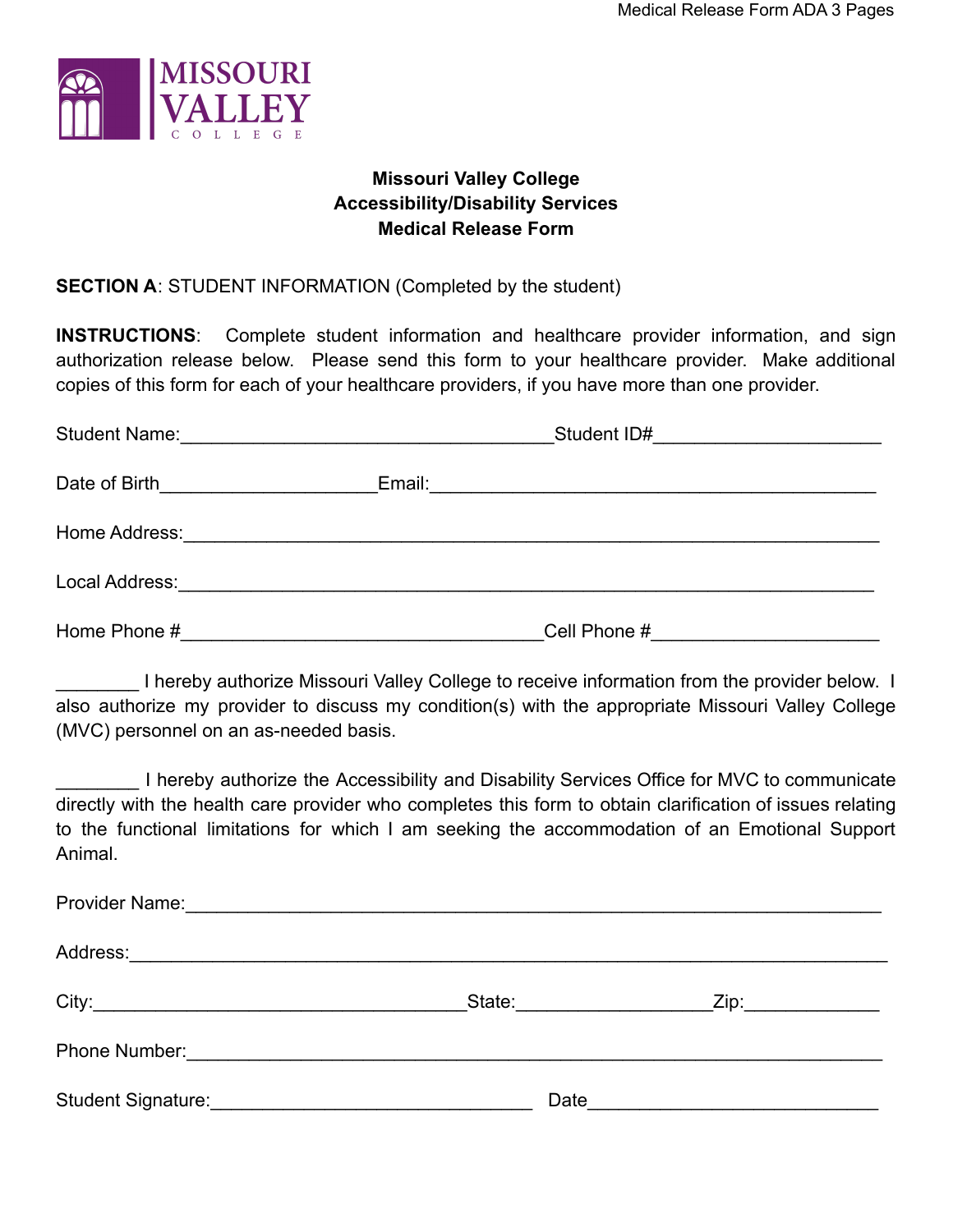## **SECTION B: HEALTHCARE PROVIDER (Completed by Healthcare provider)**

### **DOCUMENTATION GUIDELINES:**

Acceptable documentation must reflect the following:

- Current documentation (in most cases, within 18 months)
- A specific diagnosis
- Specific findings in support of all diagnoses
- A description of the student's functional limitations as they are directly related to the stated disability
- Specific recommendations for accommodations for curriculum, instruction, testing and/or physical accessibility

### **INSTRUCTIONS**:

To properly evaluate how Missouri Valley College can best meet the student's need for reasonable accommodations, the College requires specific diagnostic information from a licensed clinical professional or healthcare providers. The professional provider should be a regular provider to the psychological conditions(s). The provider completing this form cannot be a relative of the student. The provider should completely respond to all questions. Additional related information may be attached.

Student's Full Name\_\_\_\_\_\_\_\_\_\_\_\_\_\_\_\_\_\_\_\_\_\_\_\_\_\_\_\_\_\_\_\_\_\_\_\_Birthdate:\_\_\_\_\_\_/\_\_\_\_\_\_/\_\_\_\_\_\_

To determine the eligibility for ADA Accommodations under The Americans with Disabilities Act (ADA) of 1990, Missouri Valley College of Marshall, Missouri requests current and comprehensive documents of the student's condition from a licensed clinical professional or healthcare provider that is familiar with the history and functional limitations of the student's condition(s).

 $\mathcal{L}_\mathcal{L} = \mathcal{L}_\mathcal{L} = \mathcal{L}_\mathcal{L} = \mathcal{L}_\mathcal{L} = \mathcal{L}_\mathcal{L} = \mathcal{L}_\mathcal{L} = \mathcal{L}_\mathcal{L} = \mathcal{L}_\mathcal{L} = \mathcal{L}_\mathcal{L} = \mathcal{L}_\mathcal{L} = \mathcal{L}_\mathcal{L} = \mathcal{L}_\mathcal{L} = \mathcal{L}_\mathcal{L} = \mathcal{L}_\mathcal{L} = \mathcal{L}_\mathcal{L} = \mathcal{L}_\mathcal{L} = \mathcal{L}_\mathcal{L}$ 

1. Student's disability/diagnosis:

| 2. When was the condition(s) first diagnosed?                      |
|--------------------------------------------------------------------|
| 3. How would you describe the severity of this condition(s)?       |
| 4. How long is this condition(s) likely to persist?                |
| 5. When was the student/patient last seen by you?                  |
| 6. When is the next follow up visit or telehealth visit scheduled? |
| 7. What treatment or medication has been prescribed?               |
|                                                                    |

 $\_$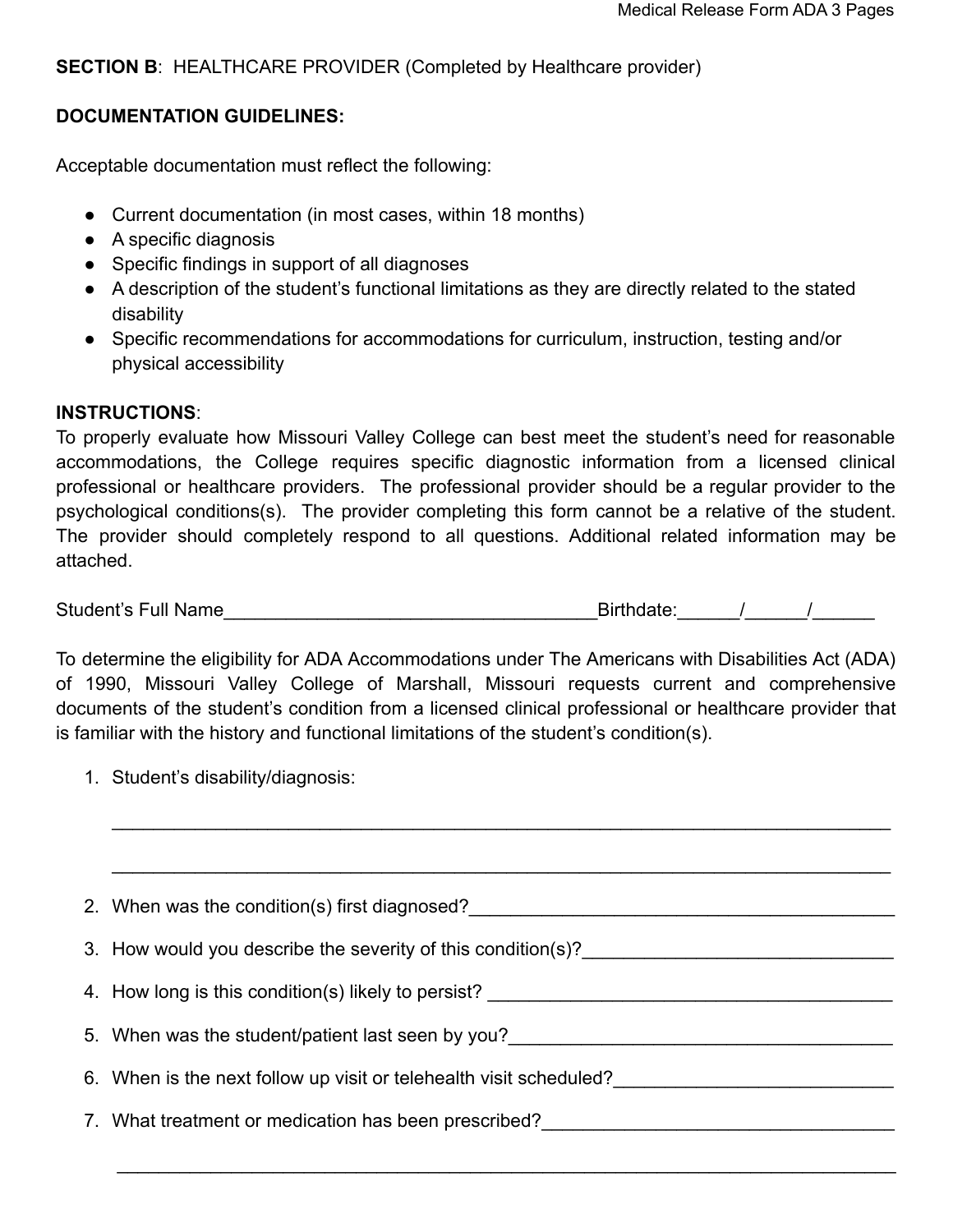8. Does the student's disability/health condition significantly limit any major life activities? If yes, please describe the limitations and/or restrictions in detail.

\_\_\_\_\_\_\_\_\_\_\_\_\_\_\_\_\_\_\_\_\_\_\_\_\_\_\_\_\_\_\_\_\_\_\_\_\_\_\_\_\_\_\_\_\_\_\_\_\_\_\_\_\_\_\_\_\_\_\_\_\_\_\_\_\_\_\_\_\_\_\_\_\_\_\_

|                                                                                              | 9. Is this disability/health condition temporary? If yes, give ending date              |  |
|----------------------------------------------------------------------------------------------|-----------------------------------------------------------------------------------------|--|
| 10. Please state specific recommendations regarding the accommodations(s) this student needs |                                                                                         |  |
|                                                                                              | and explain why such an accommodation is warranted based upon the student's physical or |  |
|                                                                                              | psychological condition(s):                                                             |  |
|                                                                                              |                                                                                         |  |
|                                                                                              |                                                                                         |  |

\_\_\_\_\_\_\_\_\_\_\_\_\_\_\_\_\_\_\_\_\_\_\_\_\_\_\_\_\_\_\_\_\_\_\_\_\_\_\_\_\_\_\_\_\_\_\_\_\_\_\_\_\_\_\_\_\_\_\_\_\_\_\_\_\_\_\_\_\_\_\_\_\_\_\_

All fields below must be completed to process documentation.

|                                                                       | State <u>______</u> |
|-----------------------------------------------------------------------|---------------------|
|                                                                       |                     |
| Address<br><u> 1980 - Jan Sterner, margin eta idazlear (h. 1980).</u> |                     |
| Phone:                                                                | Email:              |

COMPLETED FORM SHOULD BE FAXED OR EMAILED BY HEALTHCARE PROVIDER TO:

Debbie Coleman Director of Accessibility and Disability Services Missouri Valley College Fax # 660-831-4233 Email: [colemand@moval.edu](mailto:colemand@moval.edu)

CONFIDENTIALITY NOTICE: Medical related information shall be kept confidential and maintained separate from other personnel records. However, supervisors and managers may be advised of information necessary to the determinations they are required to make in connection with a request for an accommodation. First aid and safety personnel may be informed, when appropriate, if the disability might require emergency treatment or if any specific procedures are needed in the case of fire or other evacuations. Government officials investigating compliance with the ADA may also be provided relevant information as requested.